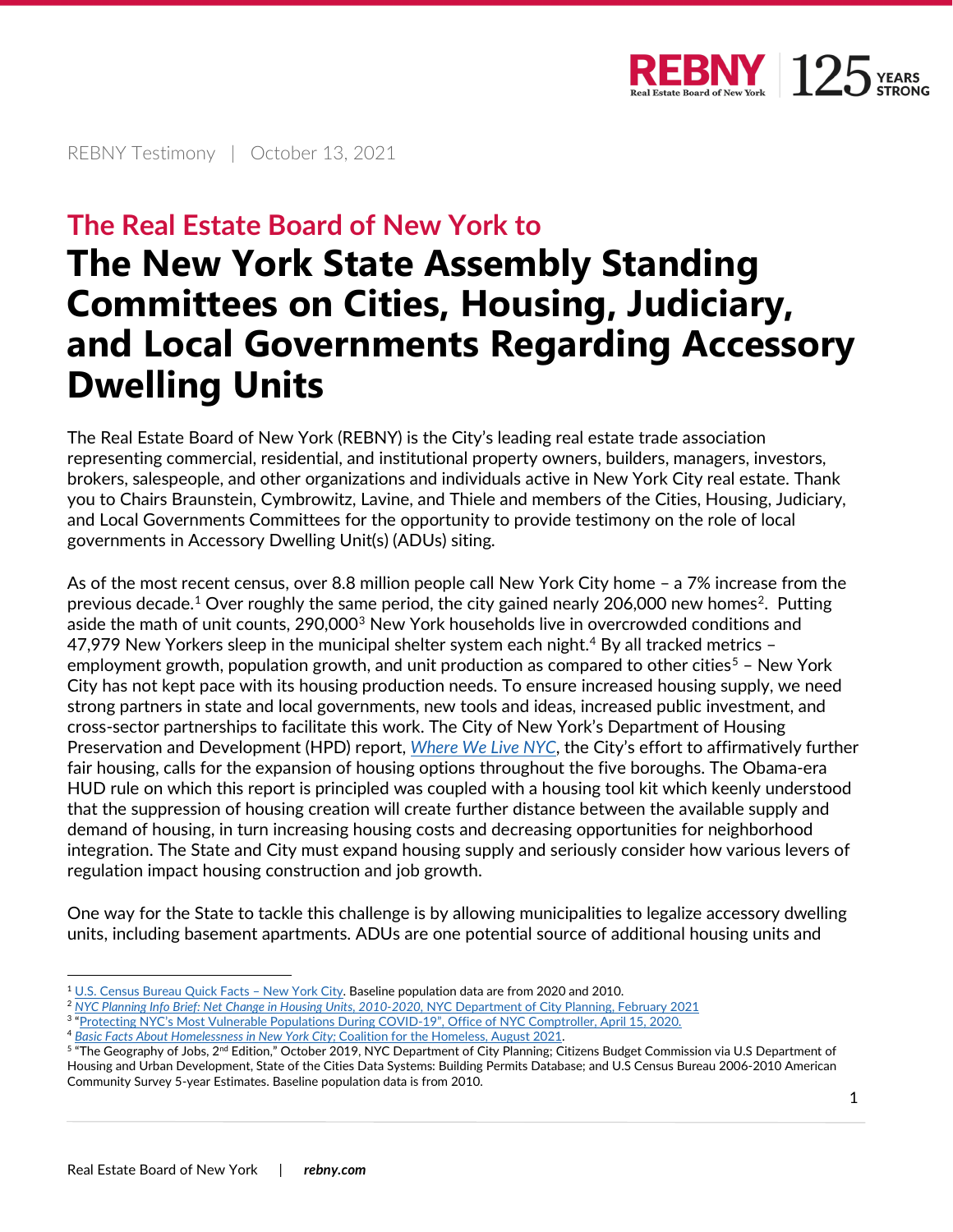

REBNY is supportive of efforts to create a pathway to legalize such units. Legalizing apartments that people already live in and providing the funding to owners to make those units safer is a common-sense solution to which all should be able to agree.

Unfortunately, the specific proposal [\(S.4547 Harckham](https://legislation.nysenate.gov/pdf/bills/2021/S4547) / [A.4854 Epstein\)](https://legislation.nysenate.gov/pdf/bills/2021/A4854) that is under consideration by the legislature incorporates several concerning provisions that will weaken the effectiveness of this effort. Specifically, provisions in the bill that control rent increases in arbitrary ways and place draconian limits on reclaiming any legalized units will discourage enrollment in an ADU legalization program.

The legislation would effectively create a pathway for any rent increase in any year for any tenant, existing or new, to be determined an "unconscionable rent increase" in court. While the bill has language indicating that 3% or 150% of CPI, whichever is less, meets the standard, owners could be legally prohibited from raising rents by even 1% or 2% if deemed inappropriate by the courts. Even if that problematic clause was struck, 3% or 150% CPI is not reasonable either. It is no secret that multifamily rental housing is taxed at a higher assessed value than a single-family home. Adding a unit may change the class of the property and will surely change the assessment, therefore drastically increasing the tax obligation on an owner. Property taxes remain the highest operating cost to a property owner of multiple units at nearly 30%. Insurance costs will also increase and then compound over time. The law will leave no recourse for adjustment to government induced expenses.

Furthermore, the legislation would place onerous restrictions on the circumstances under which an owner can reclaim a unit. The provisions become particularly restrictive if the tenant is over the age of 62. While the goal of protecting seniors is laudable, the proposed language sets up an untenable framework if the homeowner is also elderly as it would potentially preclude an older adult from moving into the ADU and moving family members into their prior housing. This is in part due to the fact that the definition of family in this bill fails to account for multigenerational caregiving and family arrangements. Protections for older tenants need to be balanced against the needs and rights of aging property owners.

There are no income requirements to reside in the ADU or enroll in the legalization program. This means that rents may still be set at a level that is a burden to tenants or creates a perverse scenario where a fixed income or limited income property owner is subsidizing the rent for a higher income tenant. The sponsors' memo states a clear intent to help low-income owners, but the rent cap and control provisions could inadvertently jeopardize the stability of homeownership as a primary wealth-building tool for lowincome owners. As an alternative means to the statutory rent caps to address both the owner's obligation to pay taxes and ensure stable rents for a tenant in need would be to ensure automatic referral, if not outright enrollment, in SCRIE or DRIE for eligible tenants, to abate property taxes in exchange for an abated rent.

Finally, REBNY would urge this body and the city to consider resiliency siting in the context of which units to legalize. Adding an additional means of egress and improving ventilation for a below grade or partially below grade unit can only do so much in the face of rapidly rising flood waters. Costs associated with dry flood proofing need to be considered, as well as whether such work is feasible at every home. Efforts in legalizing these apartments should be aligned with the framework required by the recently passed *[Climate Hazard Planning](https://legistar.council.nyc.gov/LegislationDetail.aspx?ID=3996243&GUID=8BA20DCE-2975-4E72-A812-0320EE34B96C&Options=Attachments%7C&Search=1620)* bill by the New York City Council. Program considerations should also include an amnesty program for homeowners, relocation costs and vouchers for tenants, and enforcement to ensure below-grade units are not re-leased if subject to a buy-out program.